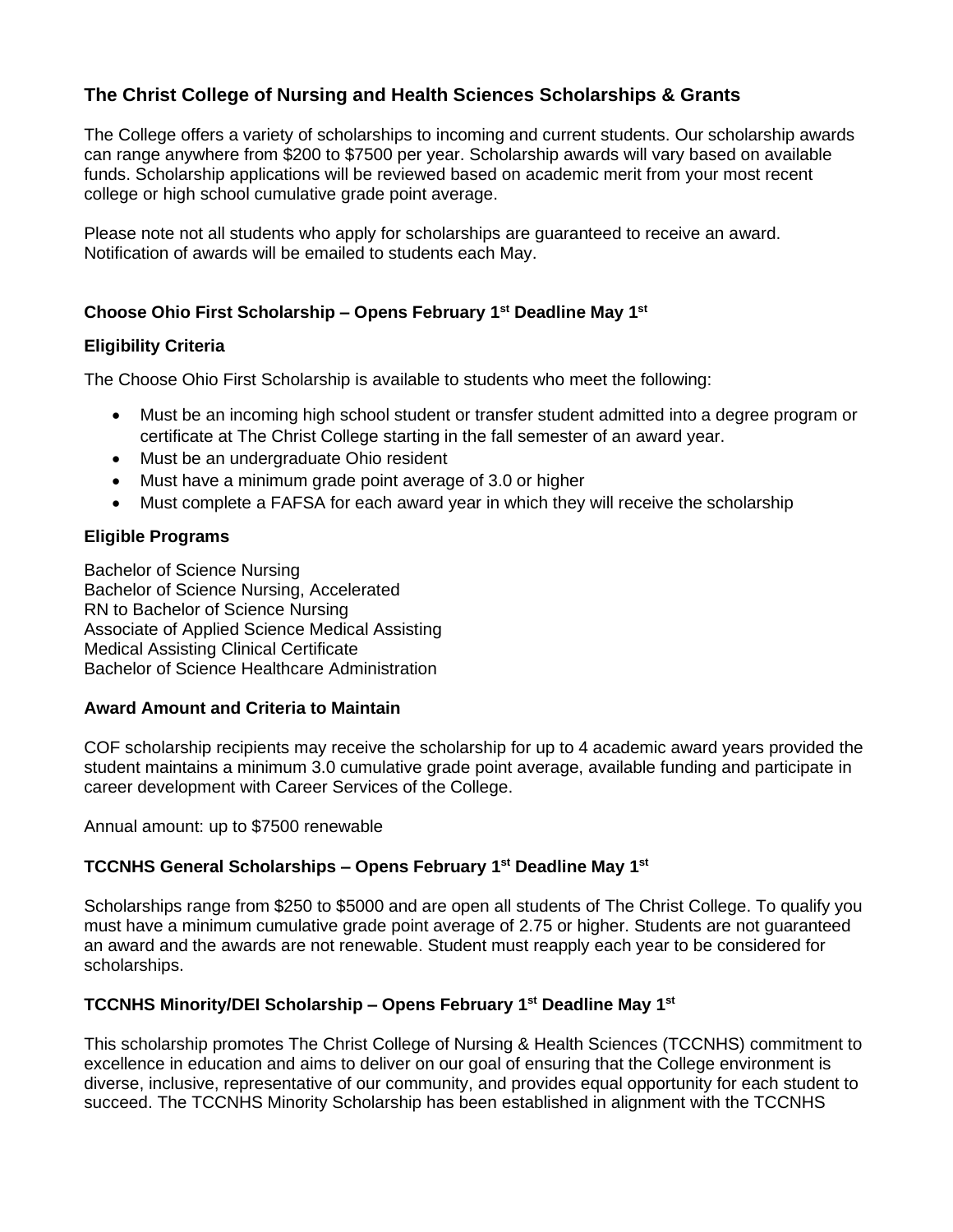Strategic Plan and Diversity Action Plan to assist students of diverse cultural backgrounds in the opportunity to pursue an education and career in the healthcare industry.

This \$5,000 scholarship is for students pursuing the traditional, prelicensure Bachelor of Science in Nursing (BSN), the Accelerated Bachelor of Science in Nursing (ABSN), Bachelor of Science in Health Care Administration (HCA). Up to twenty (20) \$5,000 scholarships are to be awarded annually based on available funds.

Eligibility Requirements:

Eligible applicants include those who are diverse by race or ethnicity and may include but are not limited to students who identify as African, American Indian or Alaskan Native, Asian-American/Pacific Islander, Black/African-American, Hispanic/Latino or Middle East decent. If a student identifies with more than one race/ethnicity, please indicate all categories that apply on the application.

Applicants must complete the FAFSA for the current academic year by going to [www.fafsa.gov.](http://www.fafsa.gov/) Applicants with an Expected Family Contribution (EFC) of 2190 or less as determined by the FAFSA will be considered for the scholarship.

Applicants must have a minimum 3.0 cumulative GPA from their most recent education (college or high school), or with TCCNHS, if a current student.

Note: for current students, continuous enrollment is required in regular (fall and spring) semesters to reapply for a subsequent year(s) of this scholarship funding.

### **The Christ College Scholars Award – Incoming fall semester students only**

Scholarships range from \$1000 to \$4000 and are awarded to incoming freshman of the college or transfer students with less than 30 transfer credits. Students are awarded based on their cumulative grade point average used during the admissions process in which they were admitted to the college. These awards are available only for the first year of attendance. When the student achieves sophomore status or above they will no longer receive the award and are eligible to apply for the general scholarships. No application is needed.

Amounts are awarded based on the following GPA chart:

- $3.75$  to  $4.0+$  = \$4000
- $3.50$  to  $3.74 = $3000$
- $3.25$  to  $3.49 = $2000$
- $3.00$  to  $3.24 = $1000$

#### **The Bluegrass Benefit Tuition Grant – Kentucky Residents**

The Christ College of Nursing and Health Sciences will offer financial aid assistance for recent Kentucky high school graduates. Students must have graduated from high school within the year prior to starting with the college. The Christ College will match your Kentucky Educational Excellence Scholarship (KEES) award annually for four years for students enrolled in the Bachelor of Science in Nursing program (BSN). Students seeking to utilize this financial aid grant will simply need to present the financial aid office with an official KEES Award notice from KHEAA.

The Bluegrass Benefit Grant is only open to Kentucky high school students who have earned a